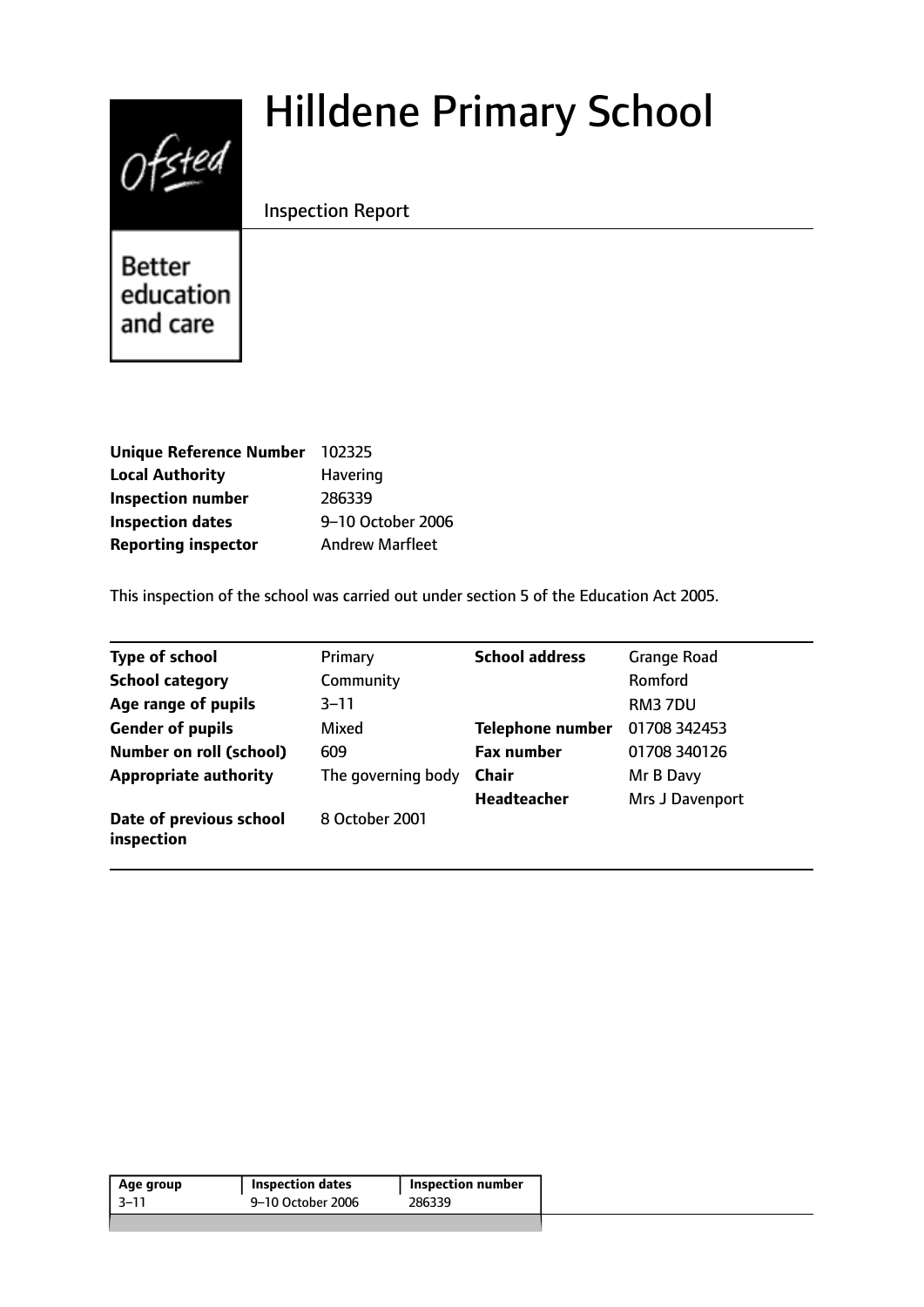© Crown copyright 2006

Website: www.ofsted.gov.uk

This document may be reproduced in whole or in part for non-commercial educational purposes, provided that the information quoted is reproduced without adaptation and the source and date of publication are stated.

Further copies of this report are obtainable from the school. Under the Education Act 2005, the school must provide a copy of this report free of charge to certain categories of people. A charge not exceeding the full cost of reproduction may be made for any other copies supplied.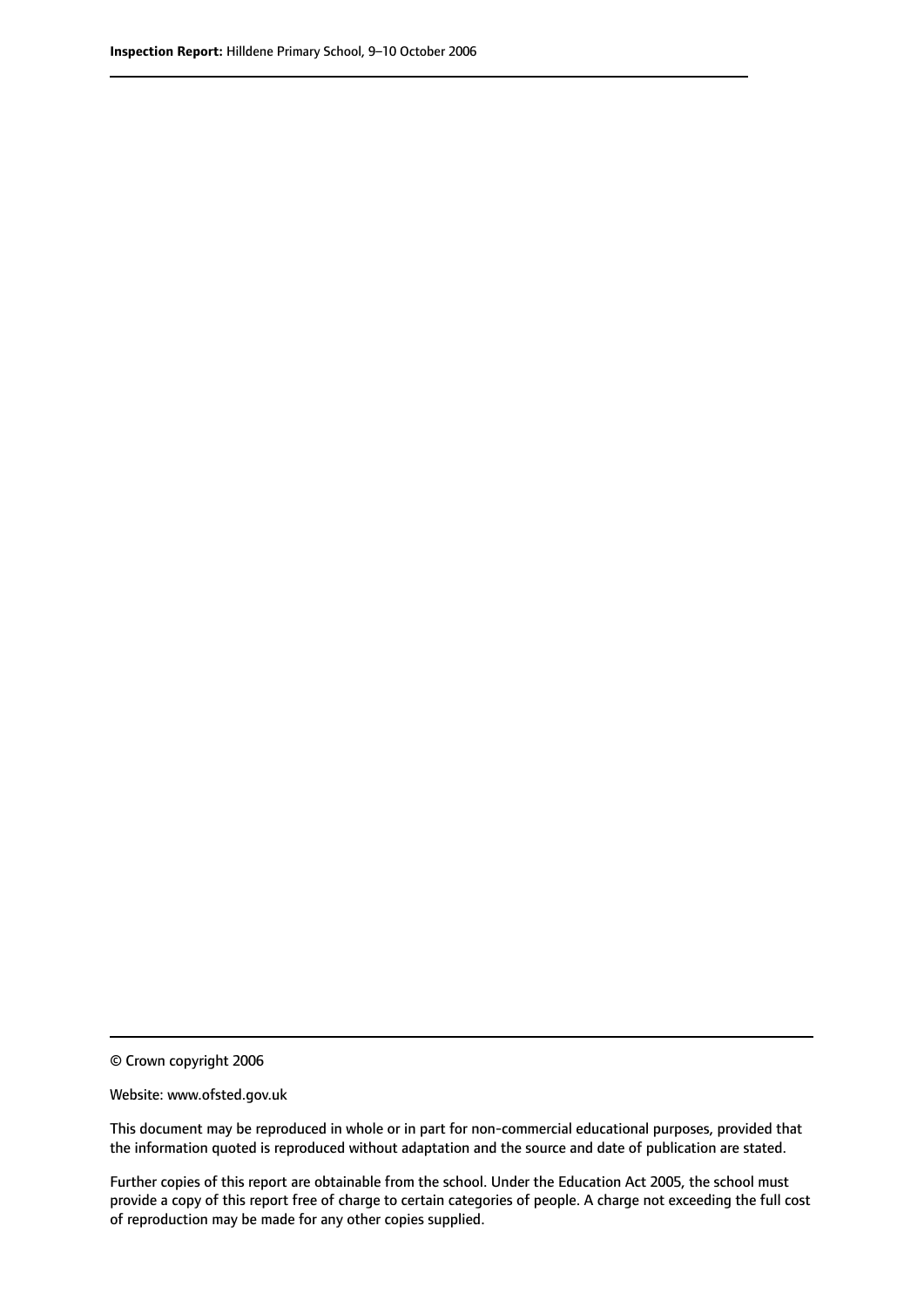# **Introduction**

The inspection was carried out by four Additional Inspectors

# **Description of the school**

Most pupils at this large primary school, including the Nursery, are of White British background, although the proportion of pupils from minority ethnic groups is increasing - mostly from Black and other White groups. Although the proportion taking up free school meals is about average, the school draws pupils from a deprived area. The proportion of pupils joining or leaving the school during the course of a year is increasing, and is now greater than that found nationally.

#### **Key for inspection grades**

| Outstanding  |
|--------------|
| Good         |
| Satisfactory |
| Inadequate   |
|              |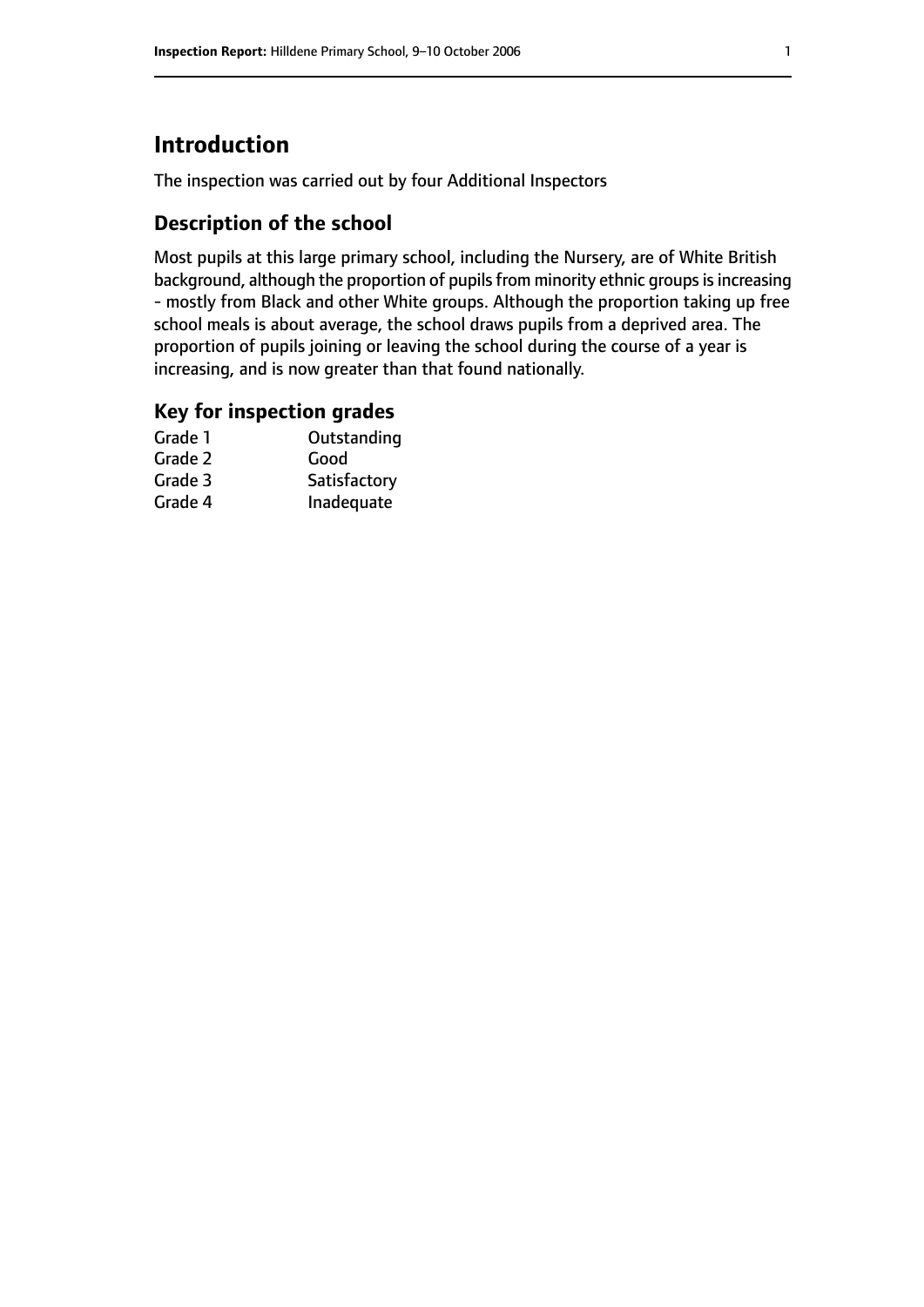# **Overall effectiveness of the school**

#### **Grade: 3**

Hilldene Primary is an improving school and provides a satisfactory standard of education. The quality and standards in the Foundation Stage are satisfactory.

Children arrive at the school with standards much lower than average. They make satisfactory progress across each stage during their time here, although they leave at the end of Year 6 with standards that are still below average overall. There was some underachievement in the last two years, particularly amongst pupils who left in 2006. Although progress in mathematics has been slower than in other subjects, the underlying causes for the underachievement have been addressed and current Year 6 pupils are on course to meet realistic but challenging targets. Some of these measures have been in place for a year but were too late for some of the pupils in the previous Year 6. The headteacher started to make changes to the organisation of the school when she took up her post two years ago, and these are now beginning to be effective. A strengthened leadership team and a staffing structure that ensures better monitoring of performance have improved the quality of teaching and learning. Teaching is now at least satisfactory and up to half the lessons are good. The cohort of pupils who were underachieving has left; the failure of many of them to reach the levels expected of them in their Year 6 tests can be linked to their poor attendance record and negative attitudes to learning, and some inadequate teaching in the previous year during the absence of an experienced teacher.

Early indications show that attendance has improved this term, including that of older pupils. Behaviour is good, as is the personal development and well-being of pupils overall. Most pupils enjoy coming to school, although some are compliant rather than enthused. They know how to stay safe, healthy and fit, and find many opportunities here to contribute to a wider community. Their preparation for life beyond school is satisfactory, given that some struggle to achieve average standards in basic skills. But the school provides well for their care, guidance and support, including support for those who have learning difficulties or disabilities. Marking and assessment are very thorough. This not only helps teachers to plan better to meet the needs of all pupils but it means that pupils can receive meaningful guidance about their progress and challenging targets to aim for. The school is aware that its curriculum could be made more interesting, in order to raise motivation further, and is developing this.

Unforeseen events prevented the headteacher from making the changes she saw necessary as quickly as she would have liked, but her plans are back on course. She now has very good support from the local authority, a strong and supportive senior team, and a structure of middle management that is well placed to address any remaining weaknesses in teaching. Monitoring and evaluation are increasingly being shared. The school knows itself well, is making changes that are bringing about improved achievement, and has the capacity to improve further.

#### **What the school should do to improve further**

• Raise standards, particularly in mathematics.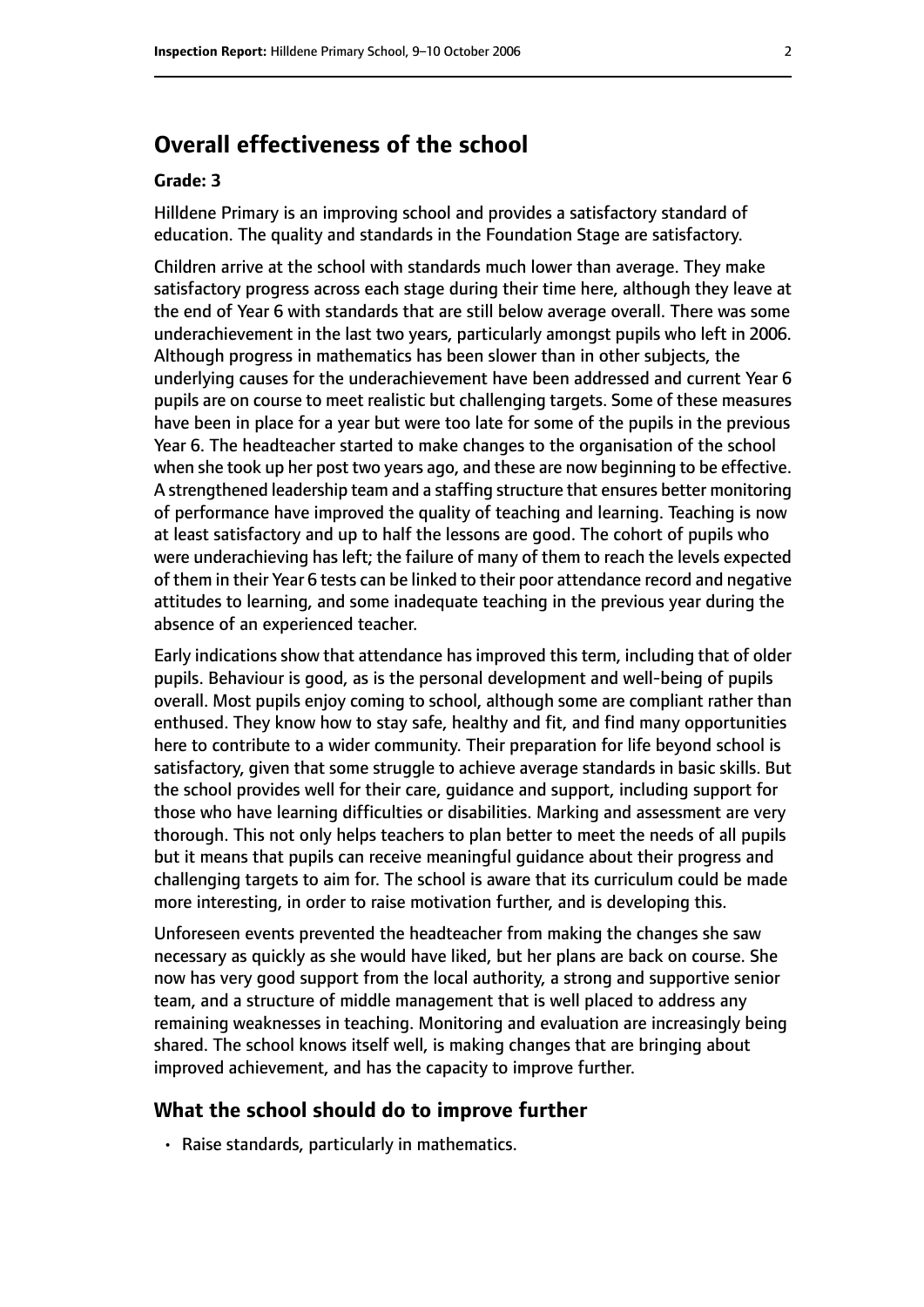- 
- Ensure that all lessons capture the interest of pupils, so that they are more motivated to learn.

# **Achievement and standards**

#### **Grade: 3**

Children join the school with standards that are well below average. Their standards are still below average when they leave but given their starting points their achievement is satisfactory. Satisfactory progress is made in the Foundation Stage and during Key Stage 1. When tested in reading, writing and mathematics at the end of Year 2, the proportion of pupils reaching the expected level is close to that found nationally, but a much smaller proportion reaches the highest level. There are no significant differences between groups of pupils, although pupils who join the school late achieve less well than others in spite of the school's provision to help them catch up. By the time they reach Year 6, pupils have maintained their satisfactory progress and are on course to meet the challenging targets the school has set. Pupils who took the tests in English, mathematics and science last year did not meet their targets because of poor attendance, negative attitudes, and weaknesses in the teaching they received, so that standards were lower than they had been previously, with fewer pupils reaching the higher levels. Better teaching and more motivated pupils are leading to better achievement this year, although progress has been slower in mathematics than in other subjects. Pupils with learning difficulties and disabilities and those for whom English is an additional language make as much progress as do others.

# **Personal development and well-being**

#### **Grade: 2**

Spiritual, moral, social and cultural development is good. Pupils are friendly, polite and courteous, and relationships are positive. Many pupils have important roles and responsibilities around the school and they carry out this work effectively. They make decisions via the school council and contribute to a playground 'buddy' system to make all pupils feel valued. They feel safe and have a good knowledge of how to keep healthy. Attendance is just below the national average, having recently improved. Most pupils say they enjoy school. Behaviour is good but some pupils find it difficult to concentrate when the lesson is slow in pace or does not capture their interest. Pupils say that incidents of bullying are now rare, and several pupils said that this is because they are given good opportunities to talk through their problems with adults. Pupils' skills in English and information and communication technology (ICT) are developed well, equipping them for later life and learning, but their mathematical skills are less developed.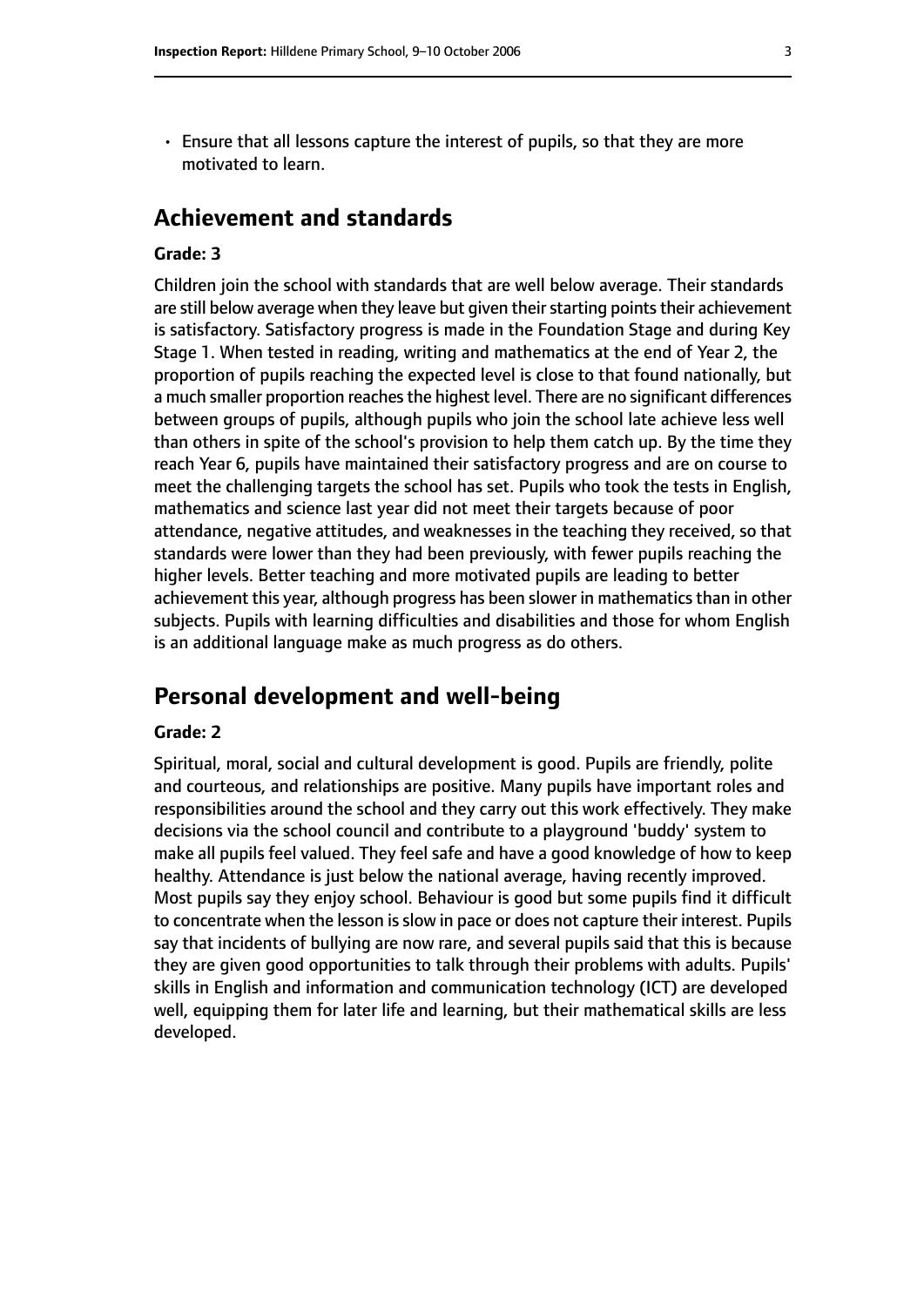# **Quality of provision**

#### **Teaching and learning**

#### **Grade: 3**

Teaching and learning are satisfactory. Lessons are checked rigorously and regularly, and the records kept show that teaching quality is rising. The inspection confirmed this: several of the lessons seen were good. In these, teachers took an imaginative approach and this caught the pupils' interest. Learning was enhanced through opportunities for them to contribute their own ideas, and to work together in small groups. Teachers planned lessons which were well matched to pupils' abilities. They were challenged to make some decisions for themselves, and responded very responsibly. The work was often hard, but the pupils' enthusiasm and the well-judged assistance of the teachers meant that much was learned in a short time. While pupils learned steadily in other lessons, the lesson content and teaching approach did not always stimulate them. They settled conscientiously to their work, but without the degree of absorption and commitment that promotes best progress.

#### **Curriculum and other activities**

#### **Grade: 3**

The curriculum is satisfactory. It meets the needs of all pupils, including those with learning difficulties and disabilities, and with English as an additional language. The recently improved facilities and provision for the Foundation Stage are starting to have a beneficial impact on children's progress, but there is still much to be done to improve outdoor learning opportunities. In Years 1 to 6, there has been an increased emphasis on linking the work in English to other subjects. But the curriculum overall lacks creativity and this often hampers its effectiveness. It does not sufficiently develop pupils' interest in learning, particularly at the upper end of the school. There is, however, a good range of additional activities and special events. Pupils speak highly of the residential visits and visits to places of interest. As one child commented, 'I felt excited and special because I took part in it'.

#### **Care, guidance and support**

#### **Grade: 2**

A strength of the good care, guidance and support is the work done to remove the barriers to learning that exist for many children. This includes the work of learning mentors and the home-school support workers. Rare cases of racism and bullying are handled effectively and misunderstandings sorted out. Parents particularly appreciate the way in which children are made to feel special as a result of the rewards system. They like the care taken in settling children into the nursery, and how the transition from Key Stage 1 to Key Stage 2 is organised, with Year 3 pupils paired up with 'buddies' in Year 6. Playtimes and lunchtimes are made enjoyable because of the wide range of games equipment and because older pupils serve as monitors to support younger pupils as they play. The progress of pupils is tracked closely and pupils are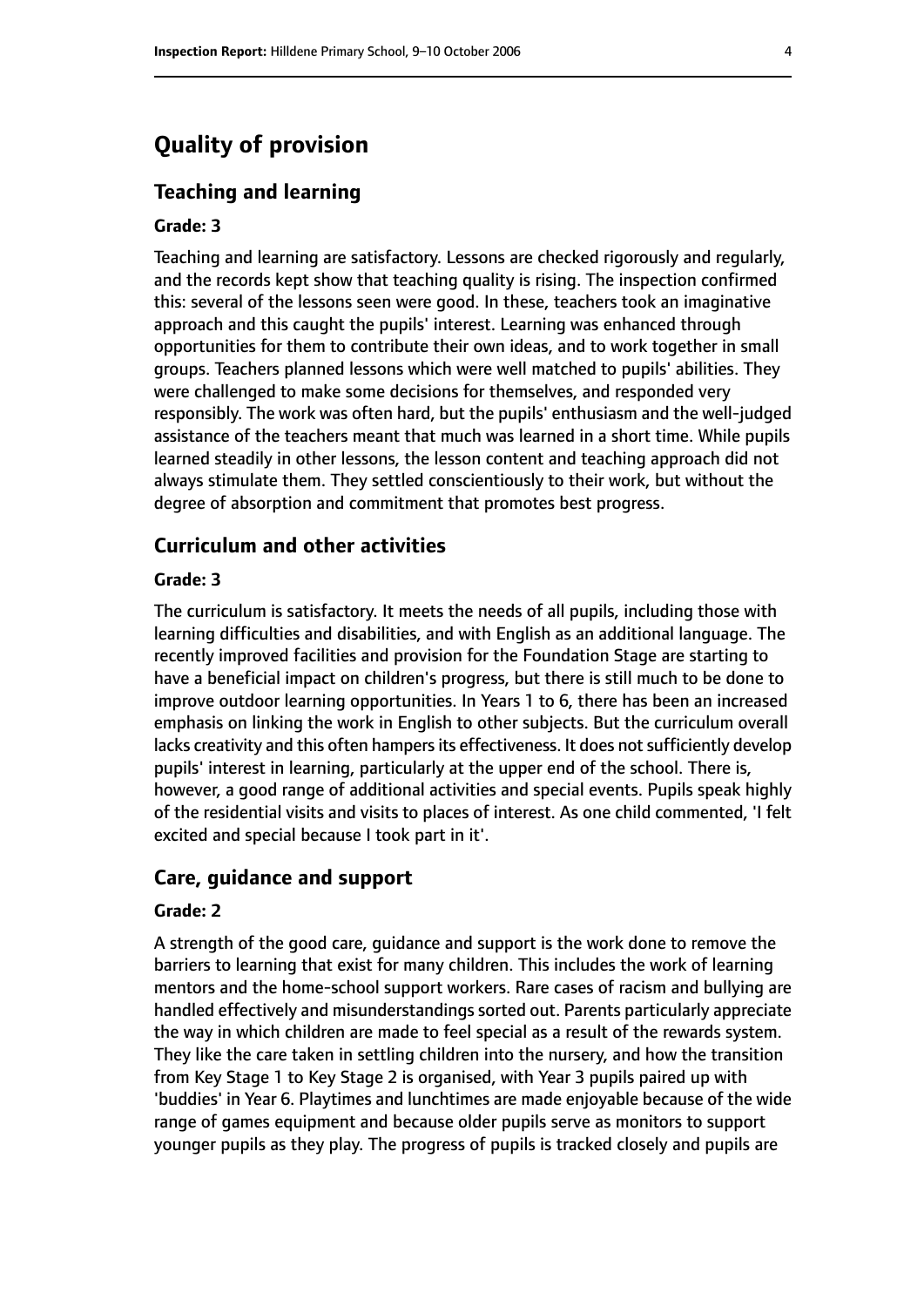becoming more aware of how they are getting on through the setting of individual learning goals; a process that usefully involves parents, too. Support for pupils with learning difficulties or disabilities and those for whom English as an additional language is effective, helping them to make at least as much progress as others.

# **Leadership and management**

#### **Grade: 3**

The school's leadership and management are satisfactory. Significant changes in personnel have meant that important initiatives to raise standards are still at a very early stage. The headteacher has been in post for two years, and has only recently been able to complete building a strong and skilled leadership team. She brings vision and drive to her role, and the senior team share her determination. An imaginative reorganisation of other leadership roles has been introduced to prevent pupils' learning from being set back as they move up the school. Year teams and teams across years now ensure a smooth transition and consistent planning. Targets and progress are monitored rigorously. Regular and stringent checks on the quality of lessons have led to better teaching, and this is beginning to show in improved standards and much more positive attitudes and behaviour.

Governors know the school well and they are well trained in their roles. They give valuable support to the senior staff as they implement change. They ensure that the school has the staffing and resources it needs. Parents are rightly pleased with what the school provides for their children.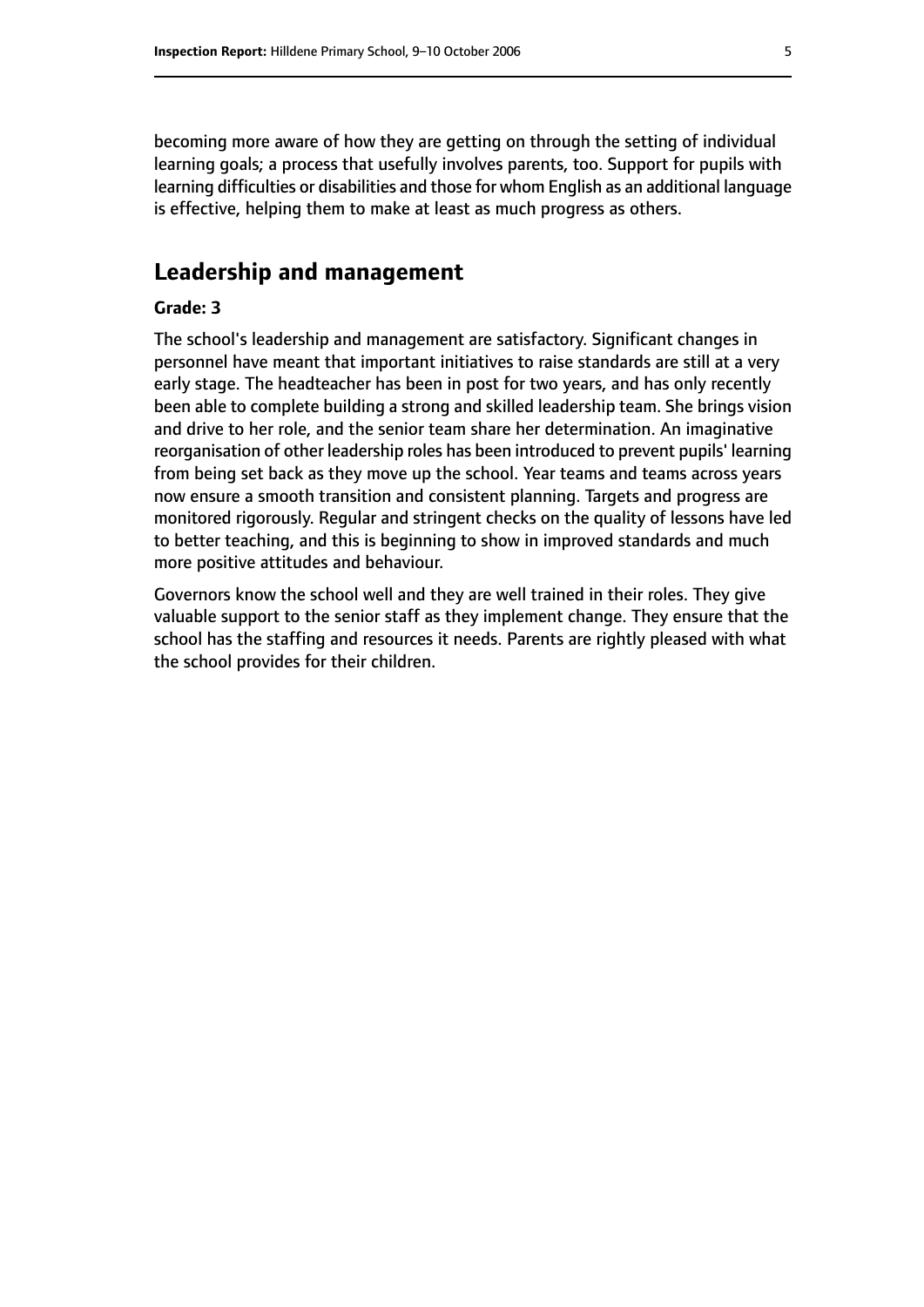**Any complaints about the inspection or the report should be made following the procedures set out inthe guidance 'Complaints about school inspection', whichis available from Ofsted's website: www.ofsted.gov.uk.**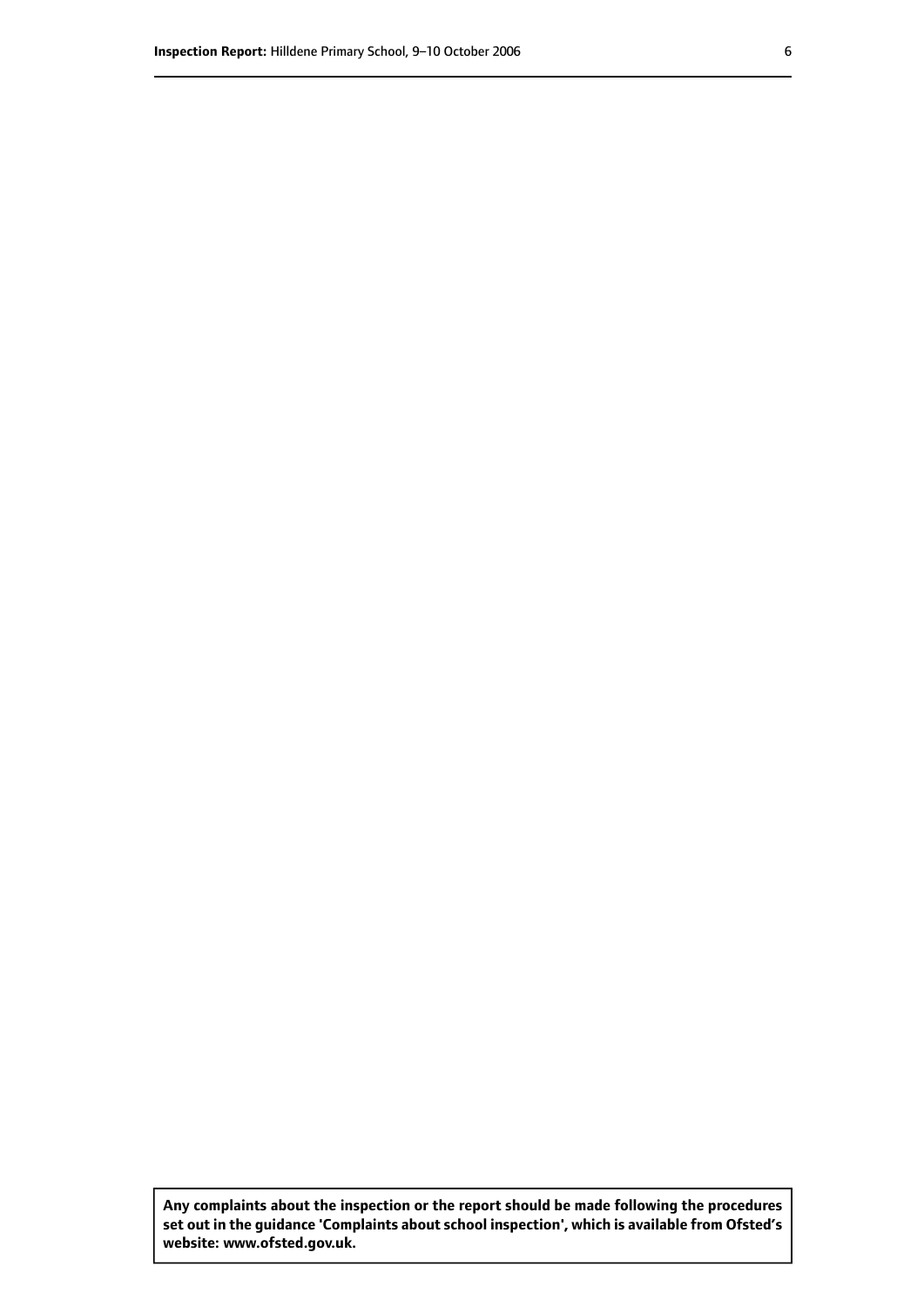# **Inspection judgements**

| $\vert$ Key to judgements: grade 1 is outstanding, grade 2 good, grade 3 satisfactory, and grade 4 | School         |
|----------------------------------------------------------------------------------------------------|----------------|
| inadeauate                                                                                         | <b>Overall</b> |

# **Overall effectiveness**

| How effective, efficient and inclusive is the provision of education, integrated<br>care and any extended services in meeting the needs of learners? |     |
|------------------------------------------------------------------------------------------------------------------------------------------------------|-----|
| How well does the school work in partnership with others to promote learners'<br>well-being?                                                         |     |
| The quality and standards in the Foundation Stage                                                                                                    |     |
| The effectiveness of the school's self-evaluation                                                                                                    |     |
| The capacity to make any necessary improvements                                                                                                      |     |
| Effective steps have been taken to promote improvement since the last<br>inspection                                                                  | Yes |

### **Achievement and standards**

| How well do learners achieve?                                                                               |  |
|-------------------------------------------------------------------------------------------------------------|--|
| The standards <sup>1</sup> reached by learners                                                              |  |
| How well learners make progress, taking account of any significant variations between<br>groups of learners |  |
| How well learners with learning difficulties and disabilities make progress                                 |  |

# **Personal development and well-being**

| How good is the overall personal development and well-being of the<br>learners?                                  |  |
|------------------------------------------------------------------------------------------------------------------|--|
| The extent of learners' spiritual, moral, social and cultural development                                        |  |
| The behaviour of learners                                                                                        |  |
| The attendance of learners                                                                                       |  |
| How well learners enjoy their education                                                                          |  |
| The extent to which learners adopt safe practices                                                                |  |
| The extent to which learners adopt healthy lifestyles                                                            |  |
| The extent to which learners make a positive contribution to the community                                       |  |
| How well learners develop workplace and other skills that will contribute to<br>their future economic well-being |  |

# **The quality of provision**

| $\Box$ How effective are teaching and learning in meeting the full range of the $\Box$<br>  learners' needs?        |  |
|---------------------------------------------------------------------------------------------------------------------|--|
| $\mid$ How well do the curriculum and other activities meet the range of needs<br>$\mid$ and interests of learners? |  |
| How well are learners cared for, guided and supported?                                                              |  |

 $^1$  Grade 1 - Exceptionally and consistently high; Grade 2 - Generally above average with none significantly below average; Grade 3 - Broadly average to below average; Grade 4 - Exceptionally low.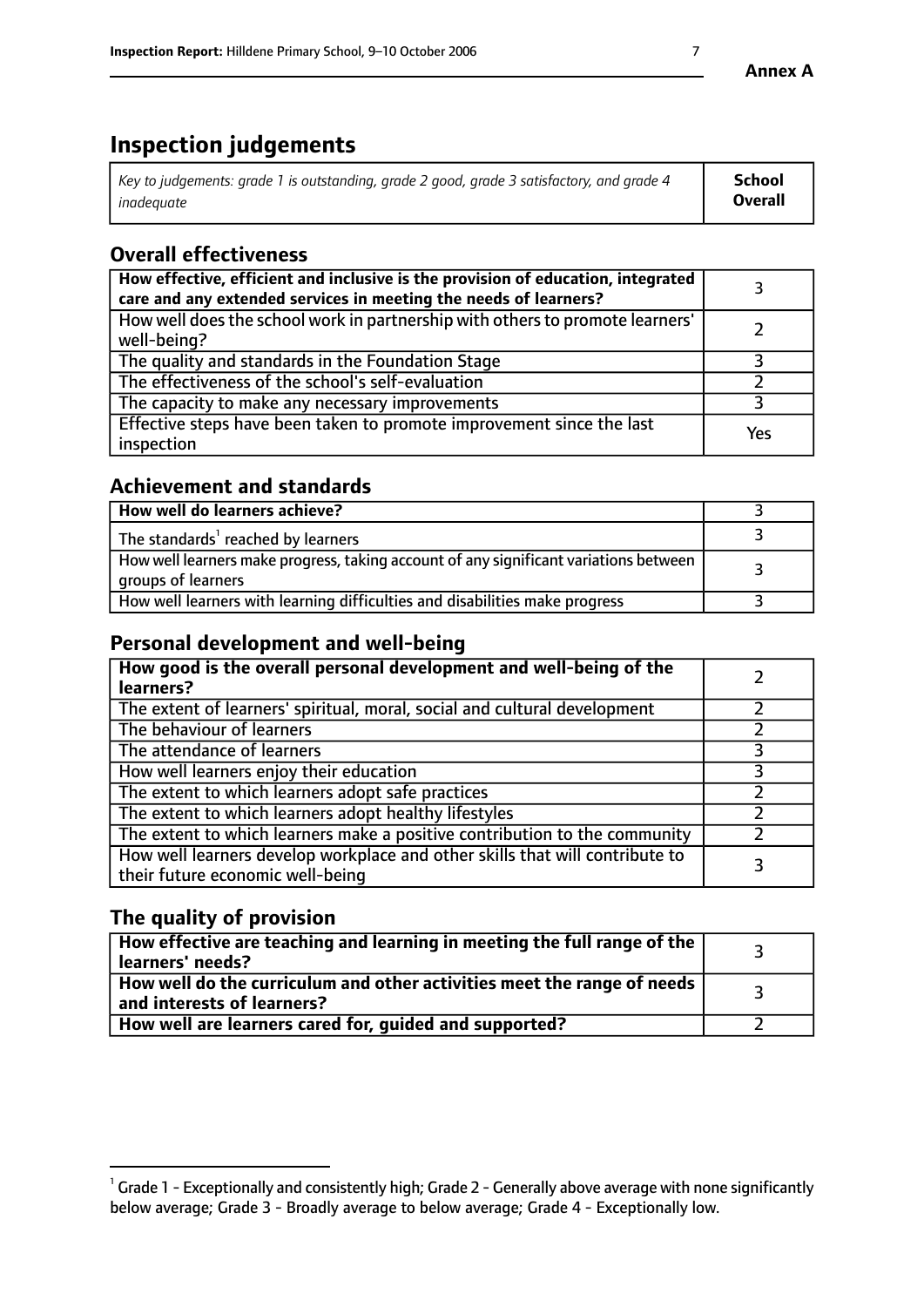#### **Annex A**

# **Leadership and management**

| How effective are leadership and management in raising achievement<br>and supporting all learners?                                              |               |
|-------------------------------------------------------------------------------------------------------------------------------------------------|---------------|
| How effectively leaders and managers at all levels set clear direction leading<br>to improvement and promote high quality of care and education |               |
| How effectively performance is monitored, evaluated and improved to meet<br>challenging targets                                                 |               |
| How well equality of opportunity is promoted and discrimination tackled so<br>that all learners achieve as well as they can                     |               |
| How effectively and efficiently resources, including staff, are deployed to<br>achieve value for money                                          | $\mathcal{P}$ |
| The extent to which governors and other supervisory boards discharge their<br>responsibilities                                                  | 3             |
| Do procedures for safequarding learners meet current government<br>requirements?                                                                | Yes           |
| Does this school require special measures?                                                                                                      | <b>No</b>     |
| Does this school require a notice to improve?                                                                                                   | No            |